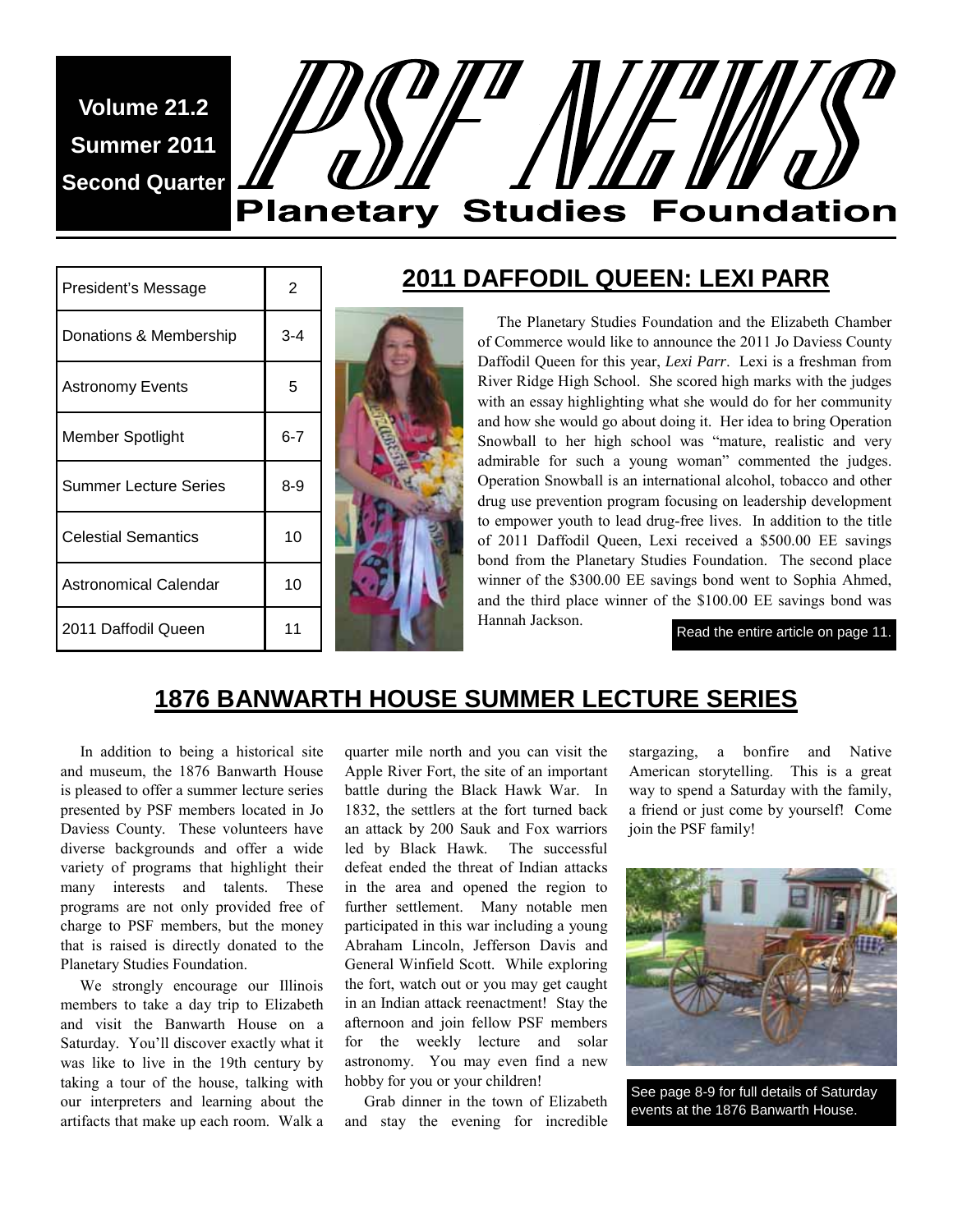It has been a very busy and exciting spring for your Planetary Studies Foundation. Our Saturday lecture series has attracted a considerable amount of attention from both the local press and the number of people in attendance. As a result, there has been an increase in new memberships and in member participation. One program in particular, *Ghosts and Paranormal Activity: Fact or Fiction?* witnessed a record crowd of 74 participants. The response was so overwhelming that we had to hold the event in the lecture room at the Apple River Fort Interpretative Center. Even with standing room only we were forced to turn away an additional 12 people. The host and discussion leader for the program was **Dr. Todd Gephart, M.D**., accompanied by his wife **Irene** and their two

sons. For years, they have been intrigued with the topic of paranormal activity and have participated in several sessions run by television's *Ghost Hunters*.

 Dr. Gephart began with an introduction to the validity and methodology of paranormal research. He then revealed the results of an investigative session that he and Irene conducted several weeks earlier at PSF's 1876 Banwarth House and Museum. This was followed by an open discussion with the participants. The response from the audience was extremely positive and several people indicated their interest in forming a discussion group that would meet regularly to share each other's paranormal experiences. I was particularly pleased at the success of this program by the fact that it attracted so many people from near and far and introduced them to the diverse interests of the Planetary Studies Foundation. I want



Dr. Todd Gephart, M.D. and his wife, Irene Gephart

to thank Todd and Irene for giving of their time, and for sharing their passion of unraveling one of the many mysteries of our universe.

 Now that the warm weather is finally upon us, it is time to once again enjoy the nighttime sky of Illinois. Our April and May observing sessions were held on two beautiful nights and our visitors witnessed numerous satellites passing overhead, several meteors, and this summer's feature of Saturn's rings and its moon Titan. If you have not attended one of these sessions, then you are truly missing out on a very memorable experience, especially for our city-dwelling friends. If Elizabeth seems a bit too far to travel, let me introduce you to PSF's new opportunity in Freeport, Illinois. **Jim Dole**, an adjunct instructor of astronomy at Highland Community College, recently asked for PSF's help to reopen Freeport's JETS Observatory. This observatory was originally opened in 1967 and subsequently operated by Freeport High School as part of its JETS, the Junior Engineering Technical Society, science club. Over the years, this observatory has been a popular place to promote science education while providing a place for family recreation. The JETS Observatory is certainly a valuable component of the Freeport community. However in 2010, for various reasons, Freeport High School had to dissolve its JETS club and close the observatory. Now, through efforts and enthusiasm of Jim Dole and **Jack Carey** of the Freeport Park District, the JETS Observatory will once again open its doors to the public on a regular basis. I invite our members to watch for further announcements concerning the JETS Observatory and its scheduled programs, and to come out and enjoy this excellent facility. And for our golfing friends, the observatory is located adjacent to the 18<sup>th</sup> tee at the Park Hills Golf Course… there's always a good reason to visit the PSF!

*Paul P. Sipiera*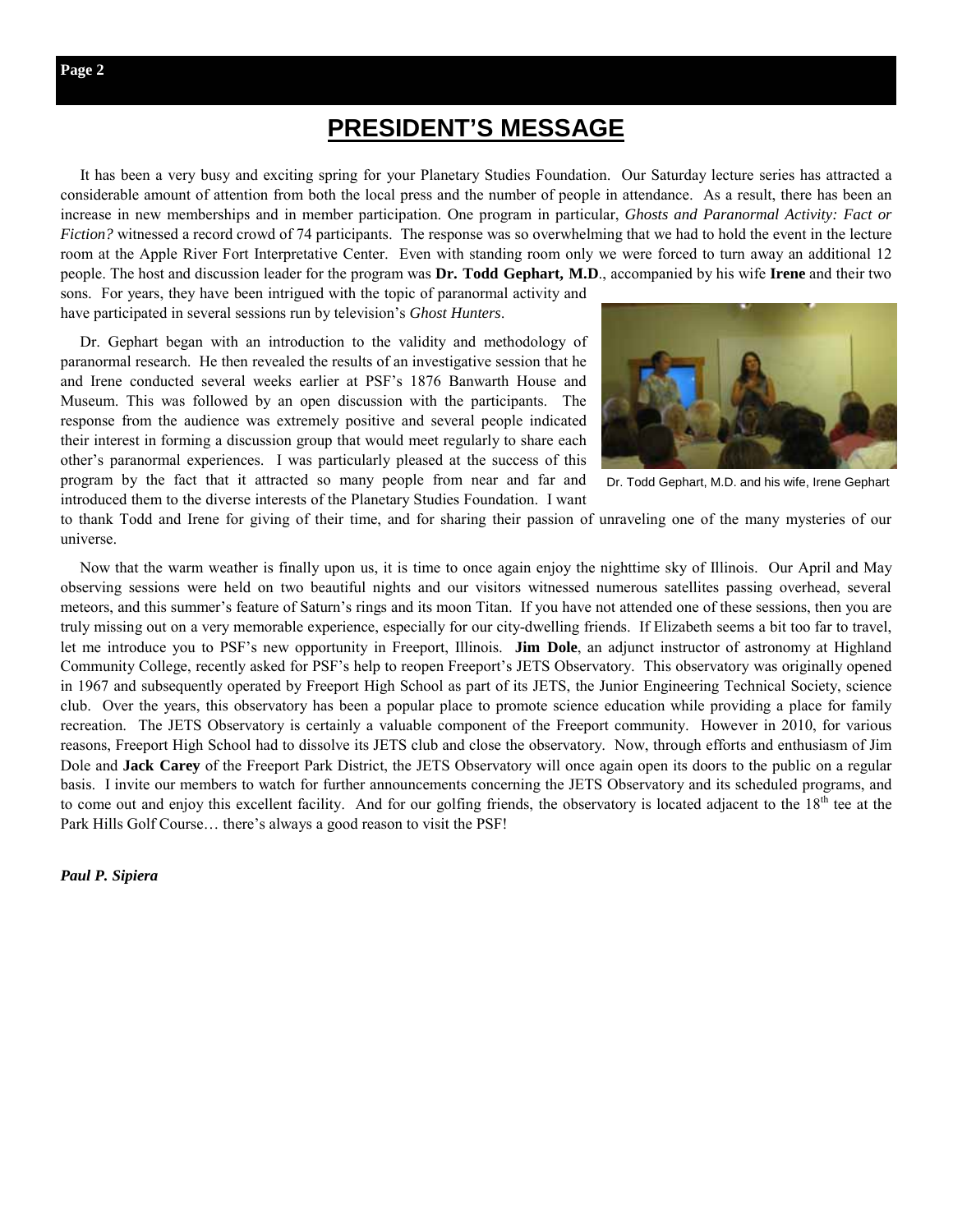# **DONOR'S SPOTLIGHT**

*\$1,000 - \$3,000* 

Paul and Diane Sipiera

*\$500 - \$999* 

ArcelorMittal Gifts Program Catherine A. Rudolph

*\$50 - \$499* 

Phil Gabel

*In-kind Donation* 

Carl Bryant - Office Furniture

#### *A Special Thanks*

In the last issue of the *PSF NEWS* we asked our members for help in replacing several years of *National Geographic Magazine* issues that were damaged in the July 2010 flood. Our thanks to **Warren Sansoucie, Jr.** from Missouri, **Pat Tierney** an Elizabeth resident and the **Stockton Public Library** that supplied many of the needed issues.

Also, we would like to thank **Jim Paglin**, for his donation of several all-weather star finders that we put to good use at the Apple River Fort observing sessions.

### **MEMBERS' CORNER**

*Congratulations to our recent graduates!* 

Meagan Havlik Andrew Graves Katie Havlik Paula F. Sipiera Caroline A. Sipiera



PSF would also like to wish a speedy recovery to Christina Hollis.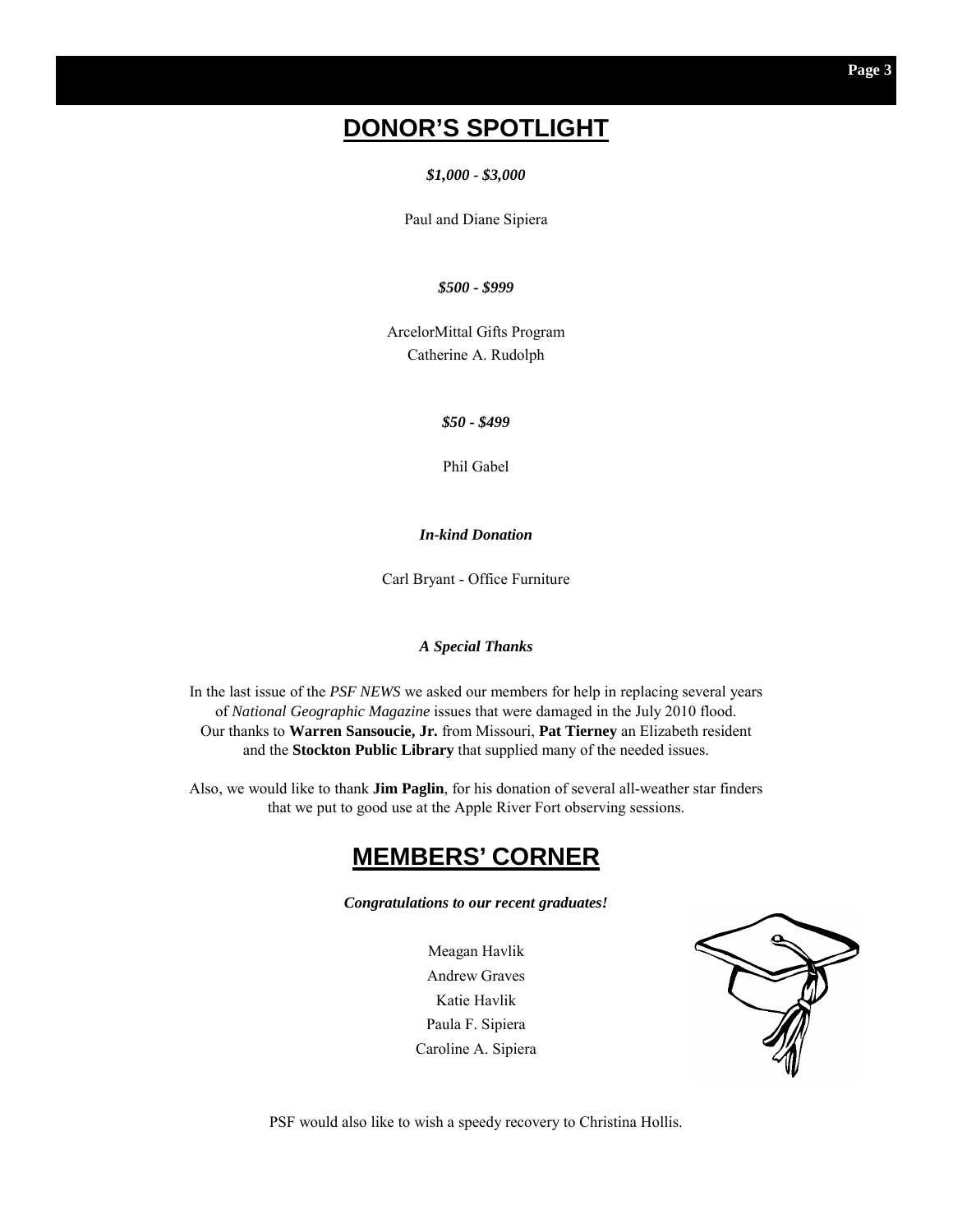## **NEW MEMBERS**

Sierra Centero James Dole Phil, Suzanne & Rachel Gabel Todd and Irene Gephart Lea & Trinity Griffin Bruce Hoff Karen Lee Lemon Shelia Magnus

#### **RENEWING MEMBERS**

James and Sandy Napolitan Deborah E. Pausz Richard Persons Chris Zirtzman

# **SAVE THE DATE Annual Members' Meeting August 20th - 1:00 p.m.**

This year's annual meeting will be held at the 1876 Banwarth House in Elizabeth, IL. The date is set for Saturday, August 20, 2011 and will begin promptly at 1:00 p.m. The meeting is open to all PSF members. This meeting will offer the opportunity to hear from the PSF Board a full re-cap of the fiscal year of 2010, accomplishments to date for 2011 and the future plans for 2012 and beyond. Official information will be sent to our members in the mail.

Our election for board members will also be decided. If you are interested in learning more about filling a position on the board, please contact Diane Sipiera at (815) 858-2014.

If you live in the area or would like to plan a day trip to Elizabeth, IL we sincerely encourage you to come! Each year, it's a wonderful opportunity to meet fellow PSF members, learn about the organization and most of all, it's so nice to have the PSF family together. If you have any questions, please do not hesitate to email Andrea at andrea2986@aol.com or Diane at dsipiera@planets.org.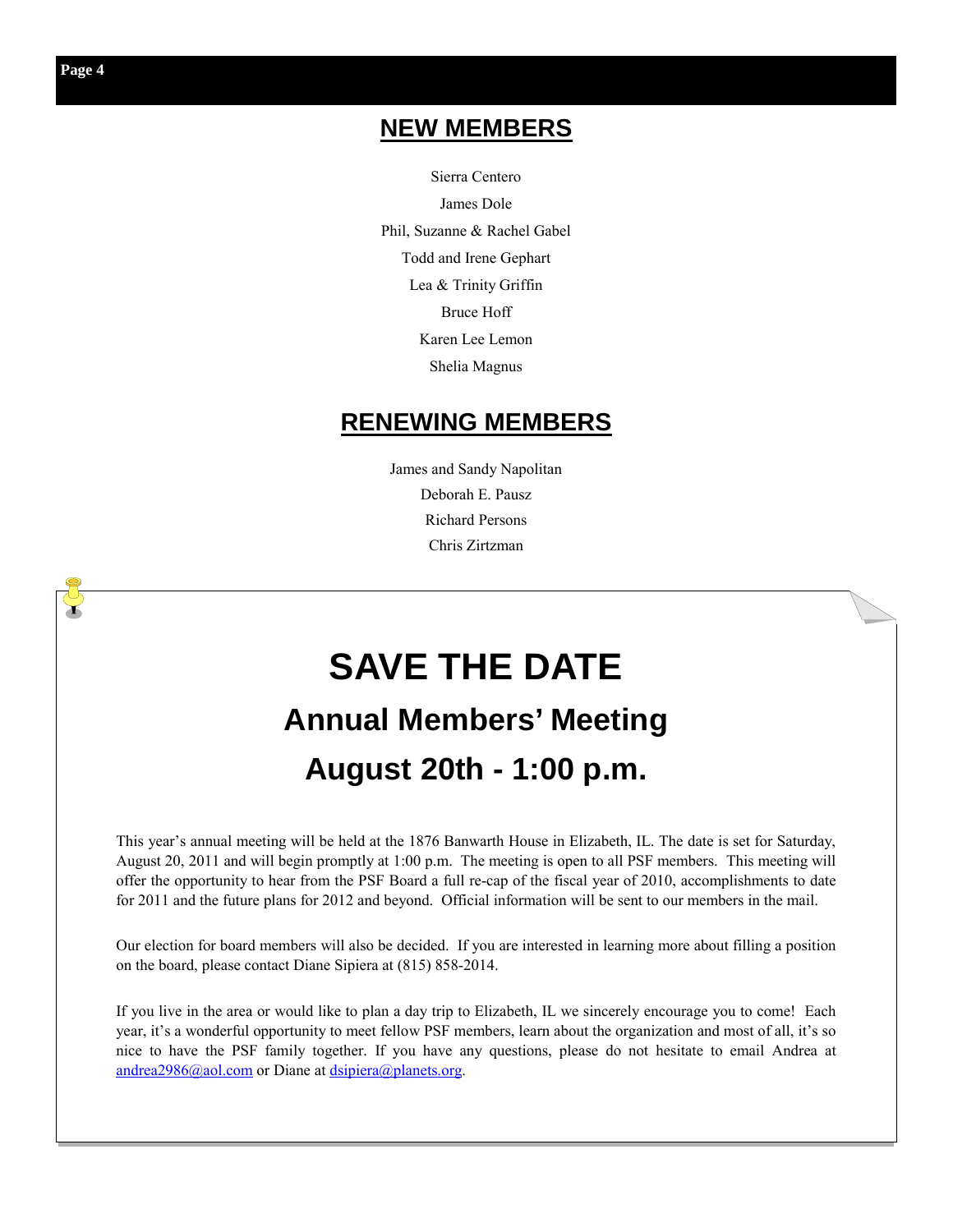# **ASTRONOMY EVENTS**

**June 18**  *SKYWATCH (begins at sunset)* 



**July 2**  *Solar Observing (1:00 - 3:00 p.m.)*  **- and -**  *SKYWATCH (begins at sunset)*

**July 16**  *Solar Observing (1:00 - 3:00 p.m.) - and - SKYWATCH (begins at sunset)* 

**August 6**  *Solar Observing (1:00 - 3:00 p.m.) - and - SKYWATCH (begins at sunset)* 

**August 20**  *SKYWATCH (begins at sunset)* 



*Details for the sky events:* 

*SKYWATCH* - Volunteers from the Planetary Studies Foundation will present an evening of stargazing and Native American storytelling. The program will begin at sundown, approximately 8:30 p.m. This is the perfect opportunity to get out and enjoy a summer evening. Please be sure to bring portable chairs and blankets for optimal viewing. Telescopes will be provided by the Planetary Studies Foundation. Stargazing will be held at the Apple River Fort Historic Site located at 311 E. Myrtle Street, Elizabeth, IL. The event is determined by weather and may be canceled by excessive rain or cloud conditions. This event is FREE.

**Solar Observing** - Please join Chris Zirtzman, PSF member and amateur astronomer, as he presents solar astronomy. Chris will demonstrate how to use a solar filter, along with identifying the correct filter to use. Chris strongly encourages anyone who owns a telescope or is thinking about purchasing one to attend this event. He can teach you how to properly use your specific model and what you need to know before you buy one. Solar Observing with Chris Zirtzman will be held at the 1876 Banwarth House and Museum located at 408 E. Sycamore Street, Elizabeth, IL. The cost for attending this event is FREE for PSF members and a \$3.00 donation for non-members.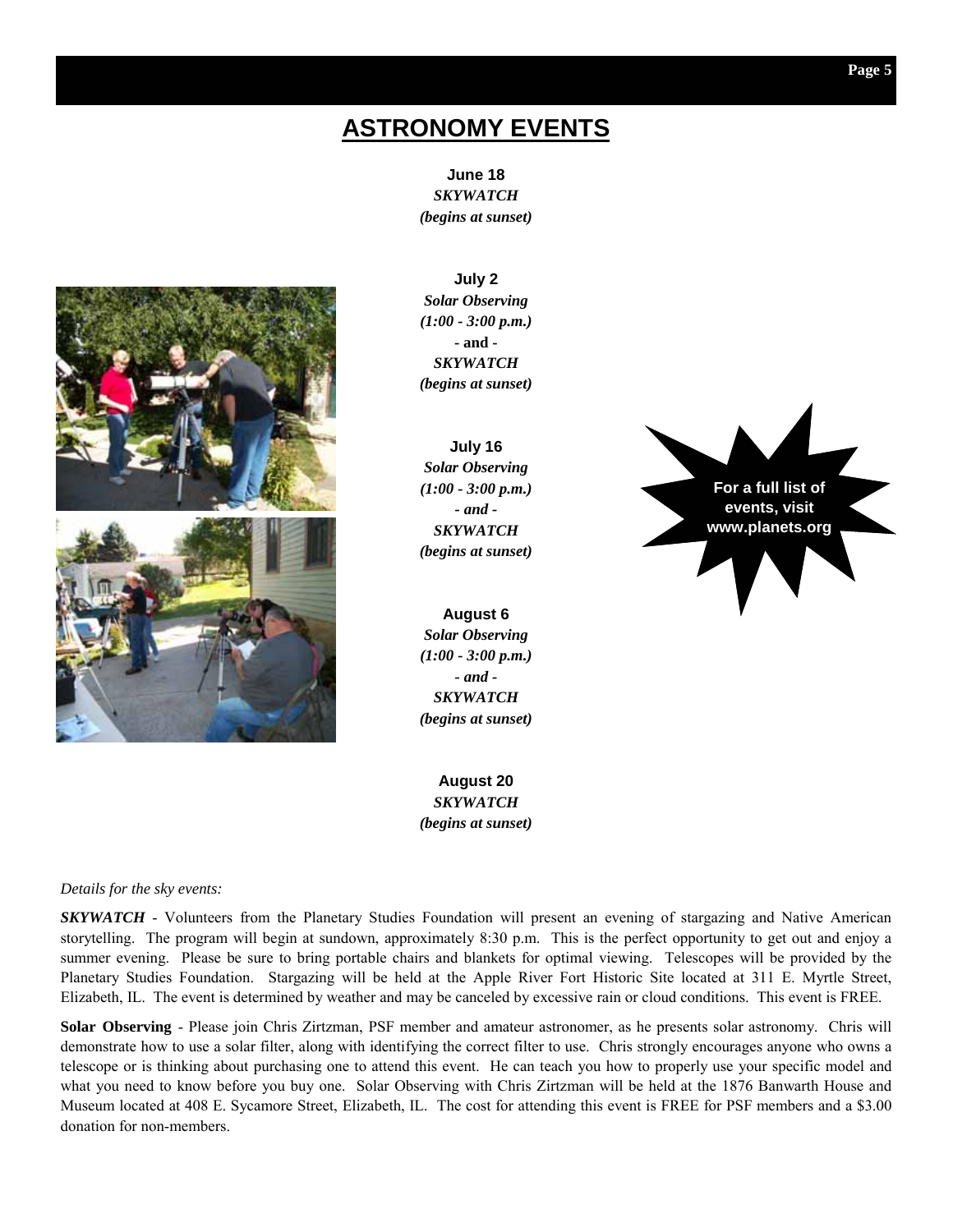# **MEMBER SPOTLIGHT: Christina Hollis**

*Planetary Studies Foundation (PSF): What colleges did you attend and what was your primary area of study?* 

**Christina Hollis (CH):** I attended University of Minnesota and received my BS and MS in Mechanical Engineering with a minor in Math. I then attended the University of Illinois at Urbana-Champaign where I received my Doctorate in Mechanical Engineering with a minor in Theoretical & Applied Mechanics.

*PSF: What is your current profession and what inspired you into that career?* 

**CH:** My current profession is to assist my husband, Wulf in running Dr. Woodchucks Auction Services as well as the Allan Opera House in Scales Mound, Illinois. Previous to that, I performed engineering and managerial work for John Deere from 1973 to 2001 in six different Deere units and had a wide variety of responsibilities. This included Moline (Advanced Research), Waterloo (Tractor Engineering and Reliability), New Jersey Rotary Engine (Marketing & Quality Engineering), Davenport, Iowa (Special Assignment) and finally Dubuque, Iowa (Construction Equipment in Advanced Research and Computer Modeling). I retired from John Deere in 2001 and formed Omega Consulting, my favorite job, where I performed Computer Modeling and Simulation of most every product in the John Deere line-up until officially retiring in late 2007.

My most significant achievement was perhaps being Program Manager of the 8000 Series Tractor that was introduced in 1992, a radical (for Deere) and awardwinning tractor. You'll see it along the countryside!

I was "inspired" by my experiences and work ethic that I developed while growing up on a farm. I always had an

interest in building, designing and mathematics of all sorts. My father ran Deere equipment and later worked at a John Deere Implement shop, so I always knew Deere was the place I wanted to work.

*PSF: What is your favorite area of science and why do you find it so interesting?* 

**CH:** Although I am a trained engineer, one of my four heroes in life is Albert Einstein. I am fascinated with the way he thought, in such a deductive manner, more a physicist than a mathematician. His Theory of Relativity (or Invariance) and General Relativity and how they explain the Universe and all their wonders is simply breathtaking. I struggle to understand it but that is part of the fun, and now I'm retired and have lots of time! I never had the chance to apply this theory at Deere as our ground speeds were a bit slower than the speed of light! But I have always been intrigued.

At the Space Smithsonian in March 2011, we attended a twenty minute Super Max film of Einstein and Black Hole Theory. I highly recommend it, even though it makes one seem awfully insignificant. And of course, Einstein's attempt to unify all of the universe's laws and equations, from quantum mechanics to General Relativity, is stupefying.

I have a deep appreciation of math, logic and science but primarily when it can be applied to something meaningful. Especially in my last years at Deere, I performed state-of-the-art computer modeling and simulation of most all Deere products, involving transmission, engine, traction, hydraulics, electronic controls and heat transfer. Developing and applying algebraic and differential equations and relationships in order to simulate how these areas combine in

Christina Hollis and her husband, Wulf

vehicle performance, before the machine was built, or to study problems in the field, was a great challenge and most satisfying. I also employed a favorite subject of mine, that of Dimensional Analysis and Similitude (it helps explain why a giant will buckle under its own weight!) often in my modeling work. It was one of my favorite subjects at University of Illinois.

Often I would have those "eureka" moments while driving home from work after being stuck on a programming problem. I definitely appreciate what it takes to understand the makings of this world. My motto was "If you can't model it, then you don't understand it!"

By the way, my other heroes are Mohammed Ali, Olga Chenchikova (from the Kirov Ballet) and my dog, Basil. They all seem to have it figured out!

*PSF: How did you become involved with the Planetary Studies Foundation?* 

**CH:** My husband and I were fortunate to meet Paul and Diane when they attended one of our auctions in Scales Mound. We found them most interesting and zany (and I say that in the nicest of ways!) and they informed us of the Planetary Studies Foundation. We were amazed that it existed in Elizabeth and we were both interested in their promotion of scientific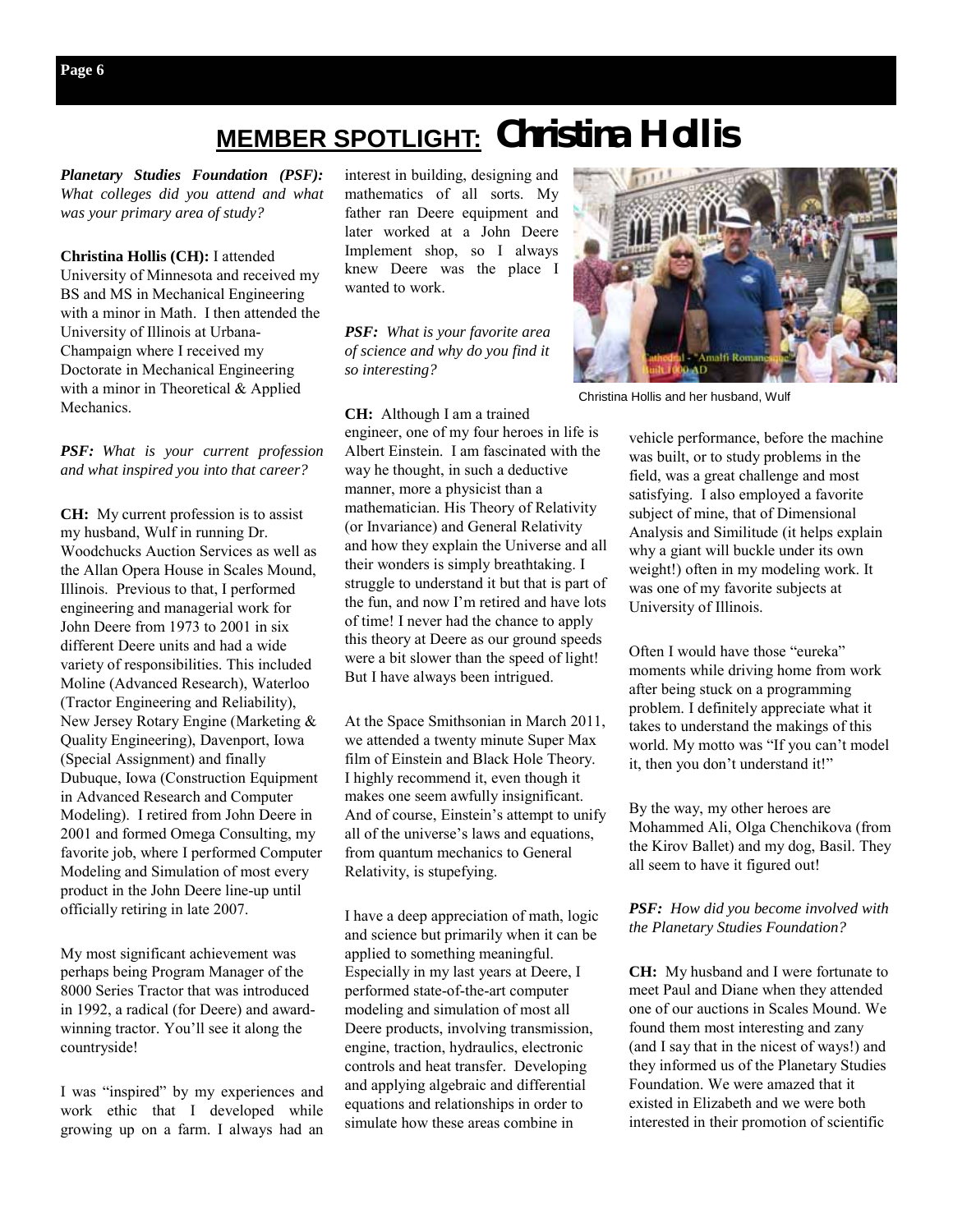studies. We quickly got involved and became members. We also discovered that they were interested in antiques as well, and we are proud to say that many items you'll see in the Banwarth House came from our auctions.

#### *PSF: What is one thing you like most about being a member of the Planetary Studies Foundation?*

**CH:** Probably being able to help out Paul and Diane with their various projects for the PSF. They're always orchestrating multiple events at one time and something is always happening. The stargazing every month in the summer at the Apple River Fort, the various seminars and workshops at the Banwarth House, the parade in Elizabeth… all of those events, plus more, add up to an interesting foundation! And the basic premise to promote scientific study and interest is so very important. We need to encourage, nigh demand, our younger generations to spend more time in "thinking" and broadening their brain activity and perhaps less video gaming, facebooking and texting. (You touched a nerve, here!)

*PSF: You and your husband, Wulf are quite involved with the community, what are some things that you have both done?* 

**CH:** Regarding the PSF, we have given a couple of seminars on auctioneering, assisted in the parade where PSF participated, attended various seminars at the Banwarth House and whatever we can do in the future to assist. Outside PSF, we enjoy going to and performing auctions, collecting antiques and "old things" and always a local building project! We bought the "Old Feedmill" in Scales Mound about eight years ago. It was built in 1873 and we spent many days together saving the building, particularly in restoring the James Allan Opera House on the second floor. (Visit www.drwoodchuck.com). We rent the Opera House for weddings, parties, dinner & a movie and an annual

Halloween dance for the high school. Auctions are held downstairs. We've had as many as nineteen in one year, but are settling down to about seven auctions per year. We also built a 4-deck, 60 foot tower on our property which incorporates several chicken houses and more. So we like to stay busy!

*PSF: What are some of your hobbies?* 

**CH:** I love golf, building things, going to auctions, reading, socializing with my good friends, drinking wine and traveling. I used to play Bridge a lot but no one in Illinois plays it anymore! Lately, I have been studying philosophy and am thinking of writing down my thoughts and theories on the relationship between spirituality (or a "God") and the universe. This subject is quite fascinating to me. I feel fortunate to be retired and have the time to dwell on such things!

*PSF: Where is your favorite place you have traveled and what makes it so memorable?* 

**CH:** Both Wulf and I would say our favorite trip was to Ireland, although Italy is a close second. We spent seventeen days driving around the Irish coast. We love to travel spontaneously when possible. As we were driving out of the Shannon airport, we had to decide whether to go left (and go clockwise around Ireland) or right. That was the extent of our planning. We decided to go left!

We stayed at B&B's along the way, ate a lot of Pub-Grub and seriously talked to many of the Irish people. This trip was memorable due to its scenic beauty, the lovely people and our relaxed method of travel. Specifically, the Cliff's of Mohr, the bogs in Donegal, Giants Causeway, the Ring of Kerry, and driving on the left while dodging sheep were my best memories.

*PSF: What advice would you give to our younger readers and science enthusiasts?* 

**CH:** I would first encourage them to put down their video games, cell phones and even calculators, and spend some serious time in stimulating brain activity within your favorite science field. Read a lot of books and articles on your favorite subject, Google the Internet, and become involved in related organizations and with people that share your interest. Only through thought and often introspection will you ever have a chance on fulfilling your potential. You should strive to become more informed on your subject of choice than anyone, even though it may take a lifetime. It is the journey that can be fun and it never ends. I'm just starting some journeys! ♦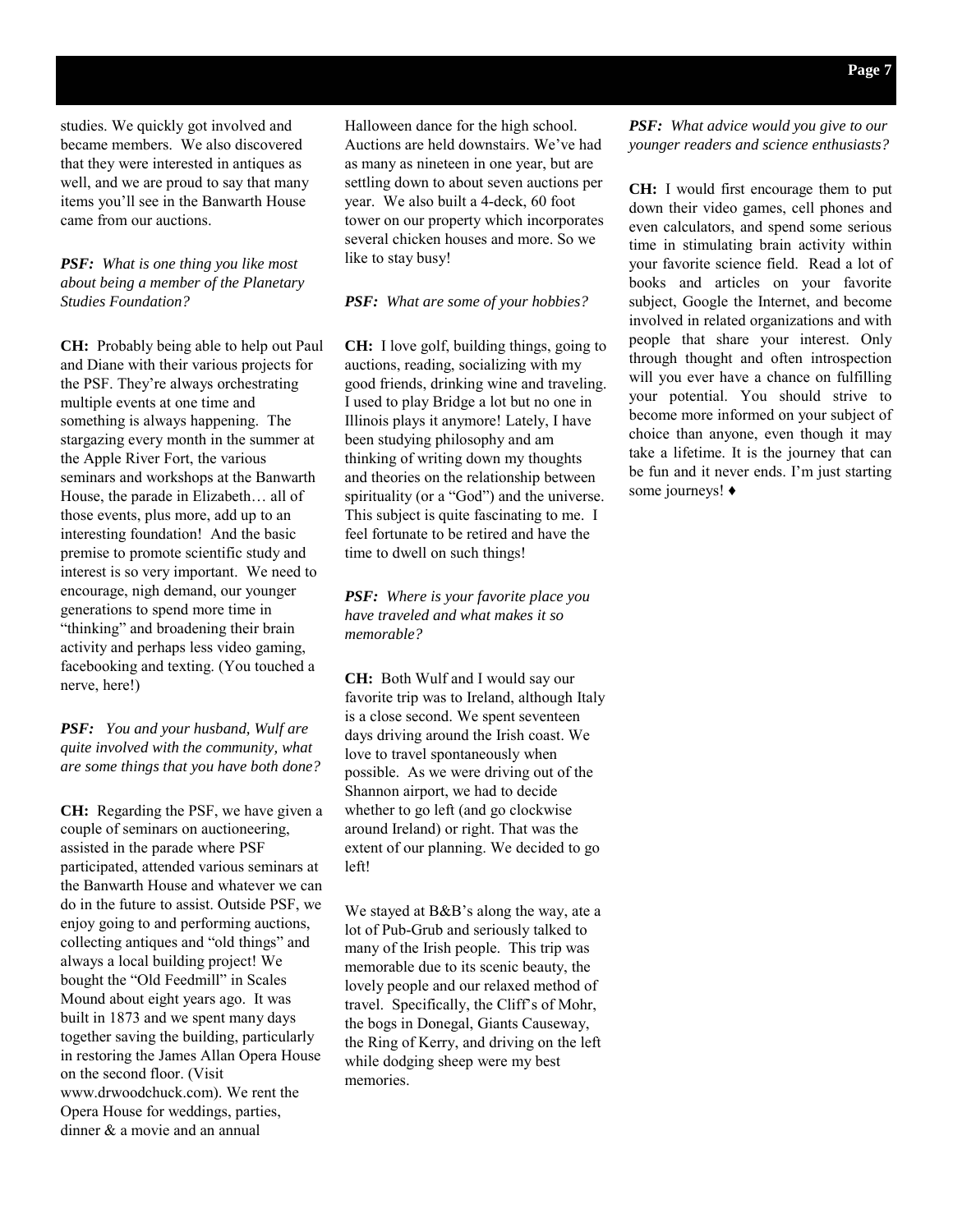# **1876 BANWARTH HOUSE LECTURE SERIES**

#### **Incorporating Model Trains Into Your Garden Saturday, June 18th 1:00 - 2:30 p.m.**

Model train expert, Jim Paglin will captivate your interest with his wealth of knowledge about model trains. He has aspired to be a model train collector for over forty years and will explain the various types of model trains and where to begin as a collector. Jim will bring in various types of model trains for guests to examine. He will also be sharing tips on how to integrate model trains into your backyard landscaping. Sound interesting? Come see a model train moving through a flower bed of hostas and phlox. Since this is an outdoor event, you may bring your own blankets and lawn chairs to enjoy this captivating afternoon under the sun. The cost for attending this lecture is FREE for PSF members and a \$3.00 donation for non-members.

#### **First Annual Checker Tournament Fundraiser Saturday, June 25th Begins at 10:00 a.m.**

The PSF will be hosting its first fundraising event in Elizabeth, Illinois. You are invited to the First Annual Checker Tournament, held at their 1876 Banwarth House and Museum. First rounds will begin at approximately 10:00 a.m. Participants will be placed in brackets prior to the tournament, along with clarification of all rules and regulations. The winner for each match will be determined by the best two out of three games. The winners will continue in this manner until only one individual is honored as champion.

The prize for this fundraiser will be a split of entry fees with 50% going to the winner and 50% going to the Planetary Studies Foundation. The fee for this checker tournament is \$10.00 per person. To participate, the entry deadline date is June 18th, preregistration is required. We will accept cash or check only. Please make checks payable to: *Planetary Studies Foundation*. Applications can be acquired by either emailing Diane Sipiera at dsipiera@planets.org, on our website www.planets.org or at the following locations in Elizabeth: Tucci's, Welcome Inn, Elizabeth Public Library, Apple River State Bank, Galena State Bank, Jug's, Dually's and the Elizabeth Post Office. The PSF would like to encourage all participants to bring their own board and checker pieces. All entry fees are non refundable.

**Homemade Ice Cream Making Saturday, July 9th 1:00 - 3:00 p.m.** 

Did you know the month of July is National Ice Cream month? What better way to celebrate than learning how to make your own dish of freshly made ice cream. In this delightful and tasty lecture by Jolene Foat and Elizabeth Myelle, you will learn the basics of turning milk into the delicious frozen treat. You will be involved in the process of measuring and mixing the ingredients, shaking the liquid into solid ice cream and of course, taste testing and eating the final product! The cost for attending this lecture is FREE for PSF members and a \$3.00 donation for non-members. If you are interested and would like to reserve a spot, please contact Diane Sipiera at least one week before the event. You must reserve your spot so enough supplies can be purchased ahead of time. We hope to see you there!

**Please note: All of the events listed in the lecture series will be held at the 1876 Banwarth House located at 408 E. Sycamore Street, Elizabeth, IL 61028. For questions or to make a reservation for any of the programs, please contact Diane Sipiera at (815) 858-2014 or email her at dsipiera@planets.org. Reservations made the same day of the event will not be accepted.**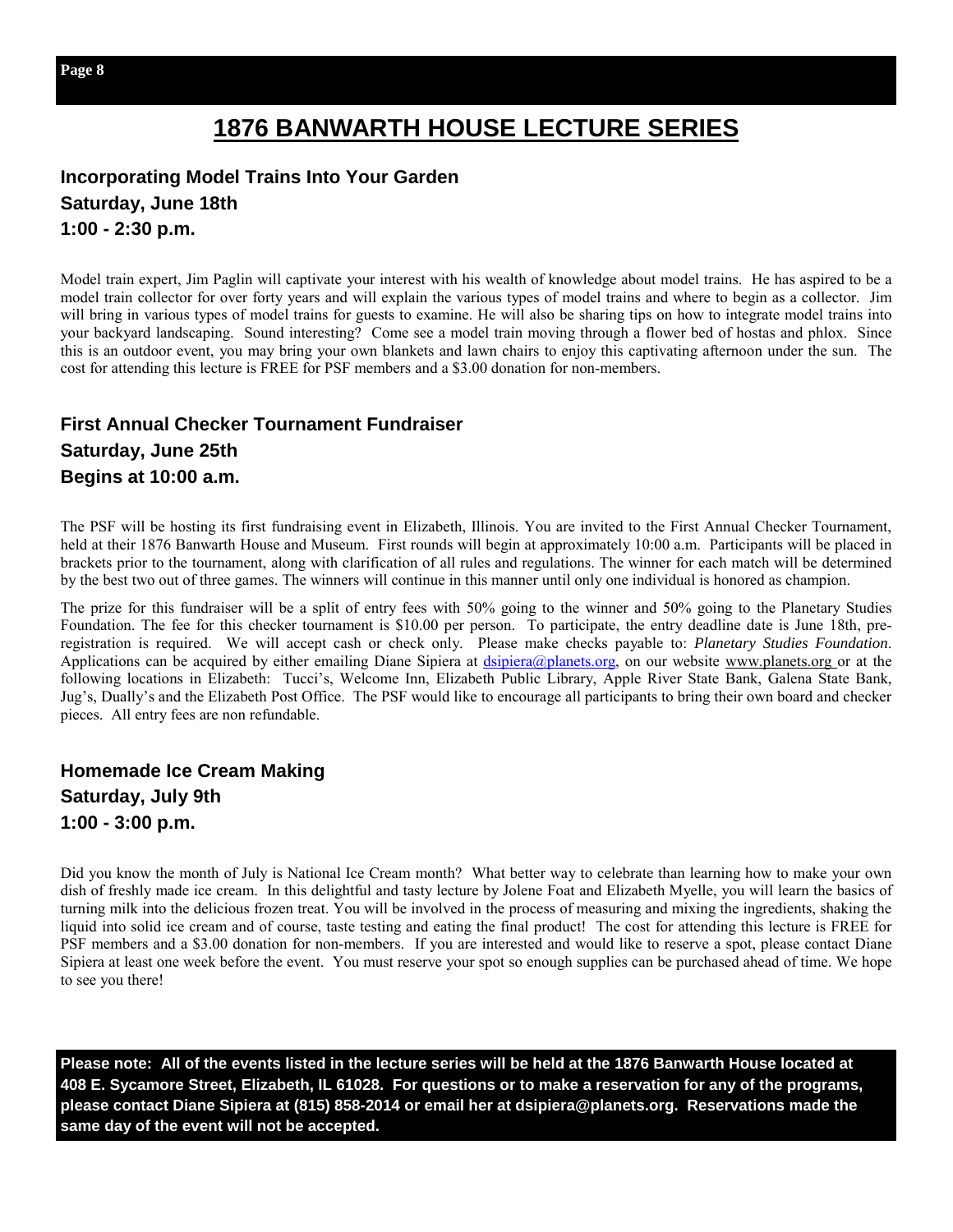#### **Canning At It's Best Saturday, July 23rd 1:00 - 3:00 p.m.**

In a time where money-saving and environmentally friendly trends have never been greater, this is a great opportunity to do both! As the summer gets into full swing, many country kitchens are busy with homemade treats and do-it-yourself delights. Join Jolene Foat as she takes you on a journey through the practice of canning fruits and vegetables. Canning is the perfect way to make the most of your own garden, support local produce and save you money. The cost for attending this lecture is FREE for PSF members and a \$3.00 donation for non-members.

**Victorian Hat Making 101 Saturday, July 30th 10:00 a.m. - 2:30 p.m.** 

Join us for one of our most popular workshops! Victorian Hat Making 101 is a hands-on workshop in which you will have the opportunity to make a true Victorian hard bonnet. Your guides into the millinery world of hat making are Diane Sipiera and Jolene Foat. This workshop fee \$25.00 for PSF members and \$35.00 for non-members. This fee covers fabric, feathers, ribbon, form and thread. If you plan on attending this workshop please bring a sack lunch. If you are interested and would like to reserve a spot, please contact Diane Sipiera at least one week before the event. You must reserve your spot so enough supplies can be purchased. We hope to see you there!

#### **Photography 101: Capturing Still Life in Jo Daviess County Saturday, August 13th 1:00 - 2:30 p.m.**

Do you enjoy taking pictures and wonder what takes a photograph from good to award-winning? This program will be sure to teach you both the practical knowledge and techniques to take your photography to the next level. Whether you are just starting out with your camera or consider yourself an amateur photographer, this program is sure to teach you something new. Join amateur photographer, Elizabeth Myelle as she shares her passion and knowledge of the skill along with tips and methods in the art of photography. Highlights of the program include basic composition, lighting, capturing action and so much more. Please bring your camera, questions and your own secrets of the trade. The cost for attending this lecture is FREE for PSF members and a \$3.00 donation for non-members.

**Basket Weaving at its Finest Saturday, August 27th 1:00 - 3:00 p.m.** 

Transforming stiff, unyielding reed into an adorable napkin basket is something anyone can do with a little guidance. This workshop will demonstrate how to make a simple basket from start to finish. The fundamentals of weaving flat reed, twining, and finishing a basket rim will be presented in a straightforward process that anyone can enjoy. The cost for attending this lecture is FREE for PSF members and a \$3.00 donation for non-members.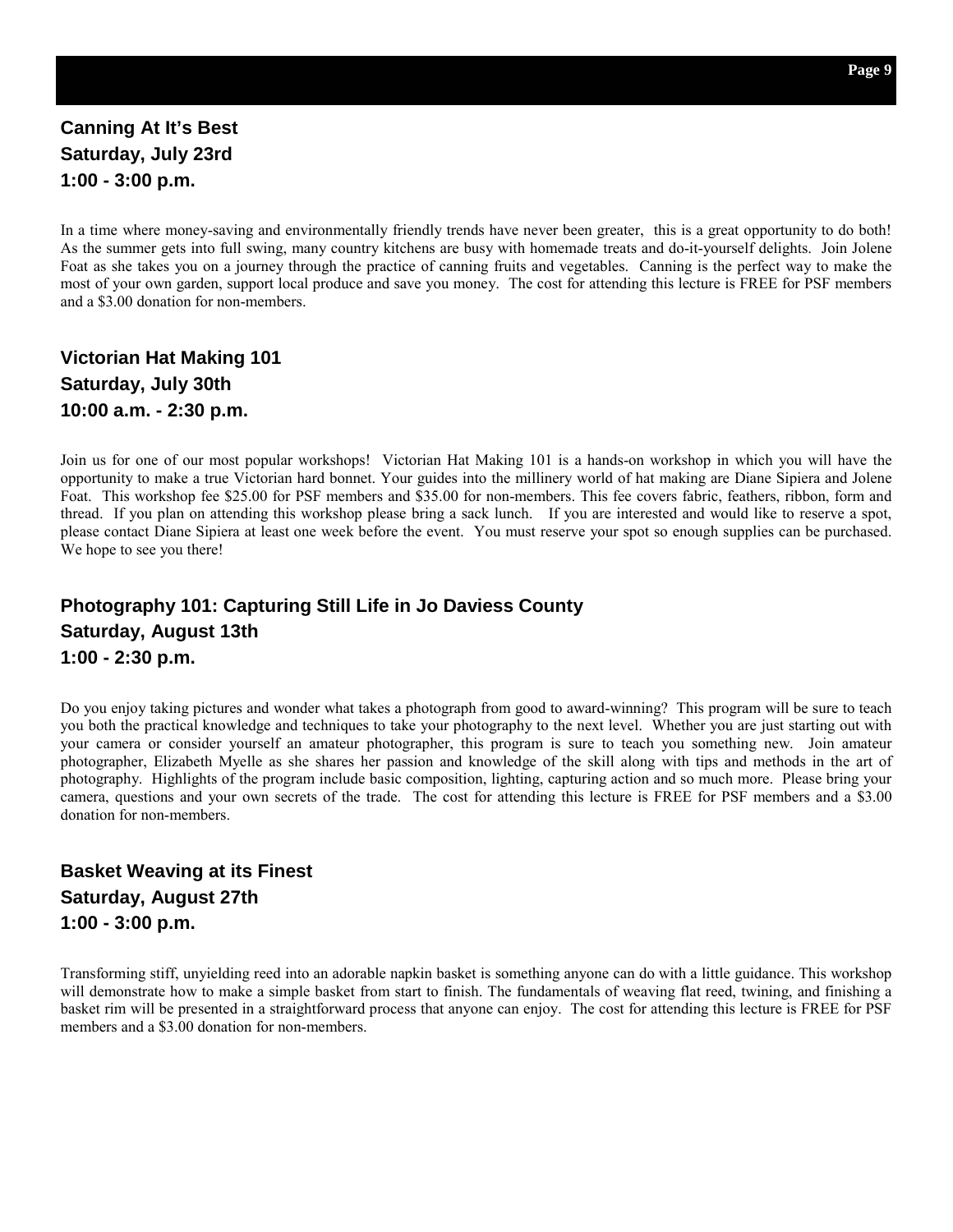# **CELESTIAL SEMANTICS By: Richard Leary**

 Some time, when you don't have anything to worry about or don't want to worry about something important, you can ponder these grand celestial questions.

 The Romans had a word for it. As did the Greeks before them. Not just a word, actually, but a name. I refer to our moon. The Greeks called it 'Selene' and the Romans 'Luna.' For some reason, today we refer to it as 'the Earth's moon.' It no longer has a name.



 Contemporary astronomers have given names to the moons of other planets but not our own. Jupiter has Io, Europa, Ganymede, and Callisto. Saturn has Mimas, Enceladus, Tethys, Dione, and Rhea. But Earth has 'the moon.' How generic!

 We would not call our son 'boy' nor a daughter 'girl.' So why do we refer to our moon, our natural satellite, as 'the moon'? Because most planets have Roman names (as opposed to Greek), perhaps the Roman name for Earth's moon is to be preferred. We already refer to 'lunar landers' and make other references to 'lunar.' The only change in these designations would be to capitalize 'Lunar.'

 Another quirk in United States usage, is the failure of many writers to spell the name of the third planet (Third Rock?)

from the sun with a capital letter. As you read astronomy papers and news articles from abroad, you will find they all write about 'Earth.' However, in the U.S., it is commonly written as 'earth.' The term 'earth' (lower case) means 'dirt,' as "we dig in the earth." Of course, writers, even American writers, spell the names of all other planets with capital first letters. It is inconsistent, and nonsensical, to spell one planet, our own, without capitalization.

 About the only time Earth is written with a capital 'E' is when the name of another planet is nearby. We say "The rocket traveled from Earth to Mars." But then we might say, "The rocket returned to earth." We call ourselves "earthlings" but "little green men" from Mars, "Martians"

 We say, "We live on earth," when we mean we live on the planet Earth, not that we live on dirt (earth). Some people live on rock and also on Earth. Or even live on water while also living on Earth. One cannot both live on water and one earth (dirt).

 One could point out that our planet is misnamed. It is the only planet that has any oceans at all, let alone liquid water covering three-fourths of the surface. Anyone looking at our solar system from afar would surely have named this planet some word meaning 'water' or 'sea.'

 But I will not advocate a crusade to rename our beautiful blue planet 'Oceania.' It will be sufficient to bring back the name 'Lunar' for our moon and convince American authors to join everyone else in capitalizing the name of our planet, Earth. ♦

#### **Summer Solstice (Jun. 21)**

The North Pole of the earth will be tilted toward the Sun, which will have reached its northernmost position in the sky and will be directly over the Tropic of Cancer. This is the first day of summer in the northern hemisphere.

#### **Full Moon (Jul. 15)**

The Moon will be fully illuminated as seen from the Earth. *Did you know?* This full moon was known by early Native American tribes as the Full Buck Moon because the male buck deer would begin to grow their new antlers around this time. Farmers have also called it the Full Hay Moon.

#### **Southern Delta Aquarids Meteor Shower (Jul. 28-29)**

This meteor shower can produce about 20 meteors per hour at its peak. The radiant point for this shower will be in the constellation Aquarius. Best viewing is usually to the east after midnight from a dark location.

#### **Neptune at Opposition (Aug. 11)**

The blue planet will be at its closest approach to Earth and its face will be fully illuminated by the Sun. This is the best time to view Neptune. Due to its distance, it will only appear as a tiny blue dot in all but the most powerful telescopes.

#### **Perseids Meteor Shower (Aug. 12-14)**

This meteor shower is one of the best meteor showers to observe, producing up to 60 meteors per hour at its peak. The peak usually occurs on or around August 13-14, but you can usually catch a glimpse of some meteors any time from July 23-August 22. The radiant point for this shower will be in the constellation Perseus. The Full Moon will be a problem on the 13th with the fainter meteors, but with an estimated 60 per hour, it will still be a great show.

#### **Full Moon (Aug. 13)**

The Moon will be fully illuminated as seen from the Earth. *Did you know?* This full moon was known by early Native American tribes as the Full Sturgeon Moon because the large sturgeon fish of the Great Lakes were more easily caught around this time. Farmers have also called it the Green Corn Moon and the Grain Moon.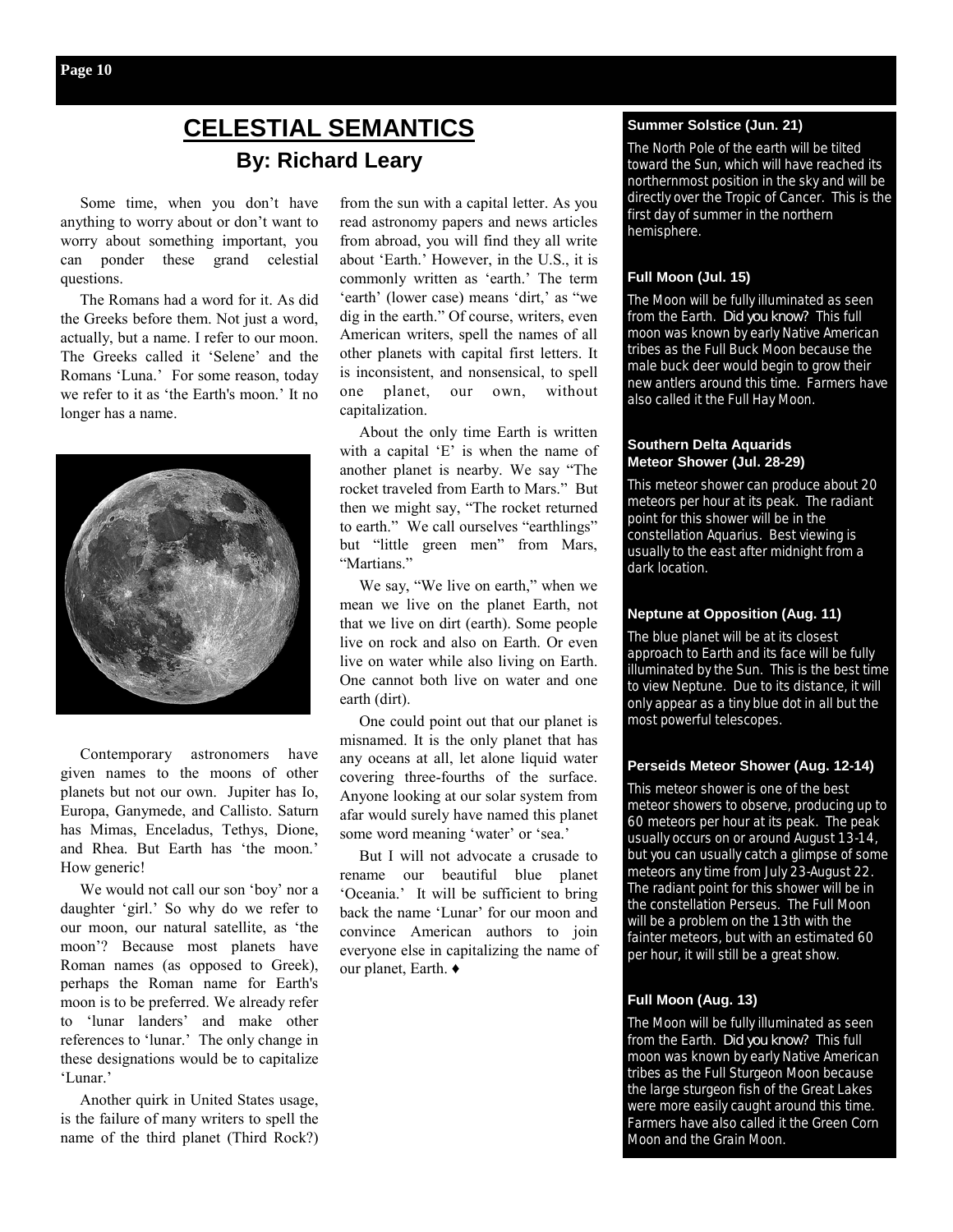# **2011 DAFFODIL QUEEN COMPETITION**

 The Planetary Studies Foundation and the Elizabeth Chamber of Commerce would like to announce the 2011 Daffodil Queen for this year, *Lexi Parr*. Lexi is a freshman from River Ridge High School. She scored high marks with the judges with an essay highlighting what she would do for her community and how she would go about doing it. Her idea to bring Operation Snowball to her high school was "mature, realistic and very admirable for such a young woman" commented the judges. Operation Snowball is an alcohol, tobacco and other drug use prevention program focusing on leadership development to empower youth to lead drug-free lives. The name originates from the idea that "If I have a positive impact on you, you can have a positive impact on someone else and the effect snowballs." She also mentioned she would try to really get the program started at her high school during the next school year.

 In addition to the title of 2011 Daffodil Queen, Lexi received a \$500.00 EE savings bond from the Planetary Studies Foundation. The second place winner of the \$300.00 EE savings bond went to *Sophia Ahmed*, a junior at River Ridge High School. She impressed the judges with her rendition of "God Bless the U.S.A." written by Lee Greenwood. It was truly a touching performance. The third place winner of the \$100.00 EE savings bond was *Hannah Jackson*.

Hannah is a freshman at River Ridge High School, who exhibited her talent in designing and producing custom painted silk scarves.

 The Daffodil Queen competition puts an emphasis on community involvement, service, achievement in academics, extra-curricular activities and talent. These girls were also required to write an essay about ways they would help their community and how they would go about doing it. The Jo Daviess County should be very proud of these young, ambitious ladies!

 The PSF would also like to thank the judges for the event. *Andrea Cosentino*, AVP of Marketing for Horizon Cash Management in Chicago, *Pat Tierney*, VP of the Elizabeth Historical Society and retiree from United Airlines, *Bonnie Garrity*, known for her activism in the Galena area for "Dark Skies" and active in the Natural Area Guardians and *Chris Warner* who resides in Galena and has over 30 years of experience in human resource career services in the financial industry. The PSF Board and the Elizabeth Chamber of Commerce would like to thank these individuals for volunteering their time. ♦



2010's Daffodil Queen, Kelley Koester (left) pictured with 2011's Daffodil Queen, Lexi Parr (right)



Pictured left to right: Hannah Jackson - Third Place Winner, Sophia Ahmed - Second Place Winner, Lexi Parr - 2011 Daffodil Queen and Kelley Koester - 2010 Daffodil Queen.

## **THANK YOU FROM THE TEACHERS**

#### **Dear Planetary Studies Foundation and Diane,**

**Thank you for your participation at our CATS career day. Once again you have improved and challenged the minds of our students and I am thankful. Thanks also for bringing Starlab to our students. I really appreciate it.** 

**Thanks, Kim Thorsen River Ridge School District**  **Dear Planetary Studies Foundation and Diane,** 

**We would like to thank you for coming to our classes this spring. The Starlab planetarium show was excellent and the program 'Our Solar System' helped to enrich our students at Stockton Middle School. We look forward to scheduling next year's programs. We appreciate your time and everything the Planetary Studies Foundation has done for us.** 

**Thank you, Melissa Harbach Stockton Middle School**